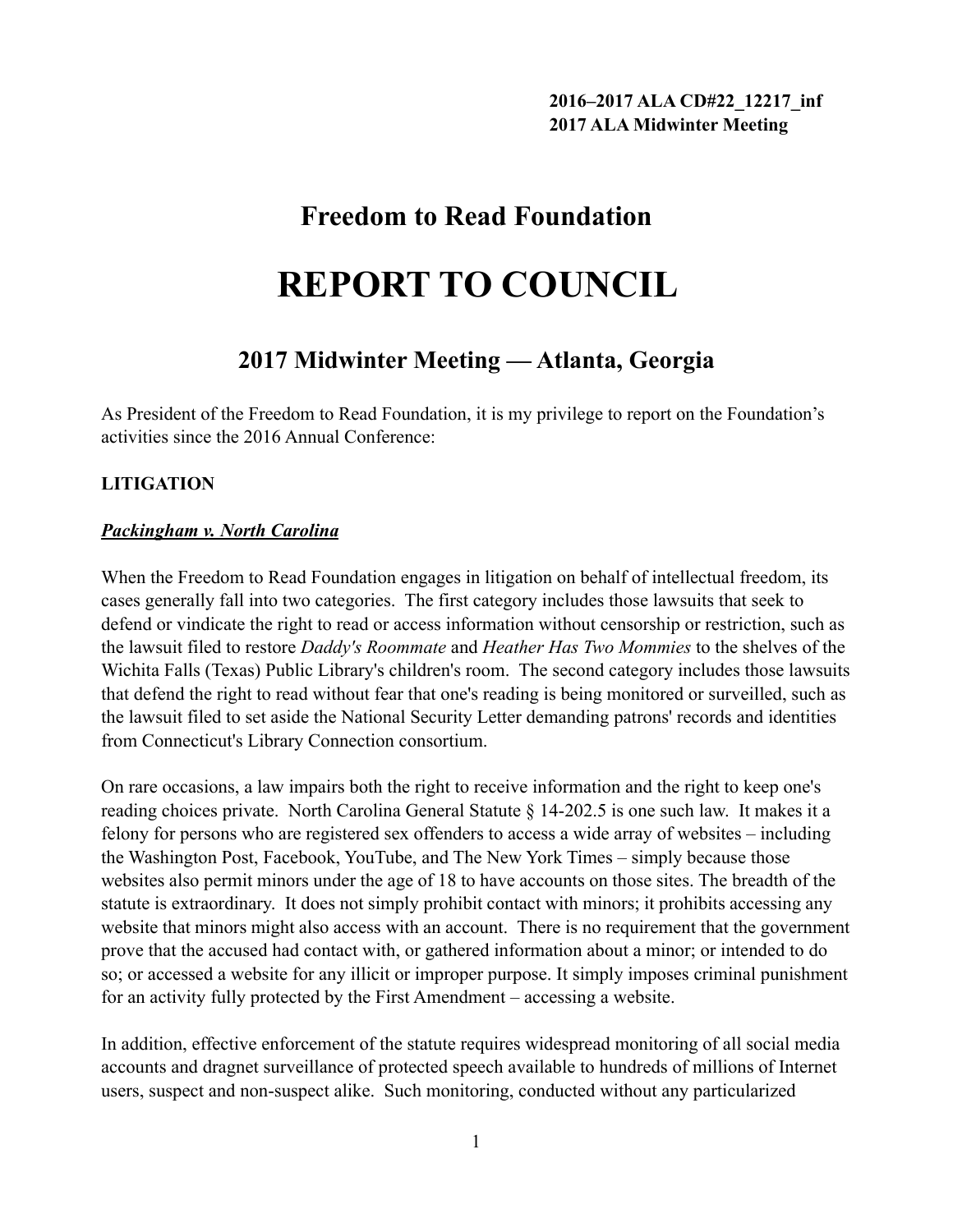suspicion, invades the privacy of all Internet users and inevitably chills individuals' exercise of their First Amendment free expression rights.

Lester Packingham, a registered sex offender, has challenged the constitutionality of NCGS § 14-202.5 following his conviction for violating the statute. Packingham was convicted of violating the statute after he posted on his Facebook page about his relief at having a traffic case dismissed. He was arrested when a law enforcement officer specifically searched through scores of Facebook posts to identify sex offenders who had accounts with that site.

<span id="page-1-1"></span>In support of the longstanding proposition that "a State has no business telling a man, sitting alone in his own house, what books he may read or what films he may watch,["](#page-1-0)<sup>[1](#page-1-0)</sup> or even what websites he views alone in his home, FTRF has joined an *amicus curiae* brief submitted to the United States Supreme Court. The brief, written by staff attorneys for the Electronic Privacy Information Center (EPIC), argues that the North Carolina statute violates the First Amendment by severely restricting the right to read and access information that is constitutionally protected. The brief also addresses the violation of all Internet users' privacy when law enforcement uses surveillance to monitor what is being read to locate accounts of those on the sex offender registry.

Joining FTRF and EPIC on the brief are the Bill of Rights Defense Committee/Defending Dissent Foundation, the Center for Constitutional Rights, Consumer Action, the National Center for Transgender Equality and thirty individual technical experts and legal scholars. The Supreme Court has set oral argument for February 27, 2017.

We continue to monitor the progress of our other ongoing litigation matters that seek to defend and preserve our First Amendment right to read and receive information. Among the most important of these cases is *Gonzalez, et al. v. Douglas* (formerly *Arce v. Douglas*), the lawsuit filed by teachers and students in the Tucson Unified School District (TUSD) to challenge the constitutionality of the Arizona statute prohibiting the use of class materials or books that "promote resentment toward a race or class of people," or are "designed primarily for pupils of a particular ethnic group," or "advocate ethnic solidarity instead of the treatment of pupils as individuals." FTRF filed a crucial brief with the Ninth Circuit Court of Appeals that helped the plaintiffs win a new trial on their claims that the statute constitutes unlawful viewpoint discrimination under the First Amendment and was enforced with discriminatory intent. The plaintiffs are now awaiting a new trial date.

FTRF also continues to keep track of the proceedings in *United States v. Moalin*, a lawsuit pending before the Ninth Circuit Court of Appeals that challenges the U.S. government's practice of seizing citizens' phone metadata without a warrant. FTRF joined in an *amicus curiae* brief that argues the government should not be permitted to engage in warrantless searches and seizures of phone metadata because that metadata reveals information about an individual's expressive and associational activities that should be protected by both the First and Fourth Amendments of the Constitution. The amicus brief also challenges existing Supreme Court precedent holding that when individuals voluntarily provide such data to third parties like phone companies, they lose their

<span id="page-1-0"></span><sup>&</sup>lt;sup>[1](#page-1-1)</sup> Stanley v. Georgia, 394 U.S. 557 (1969).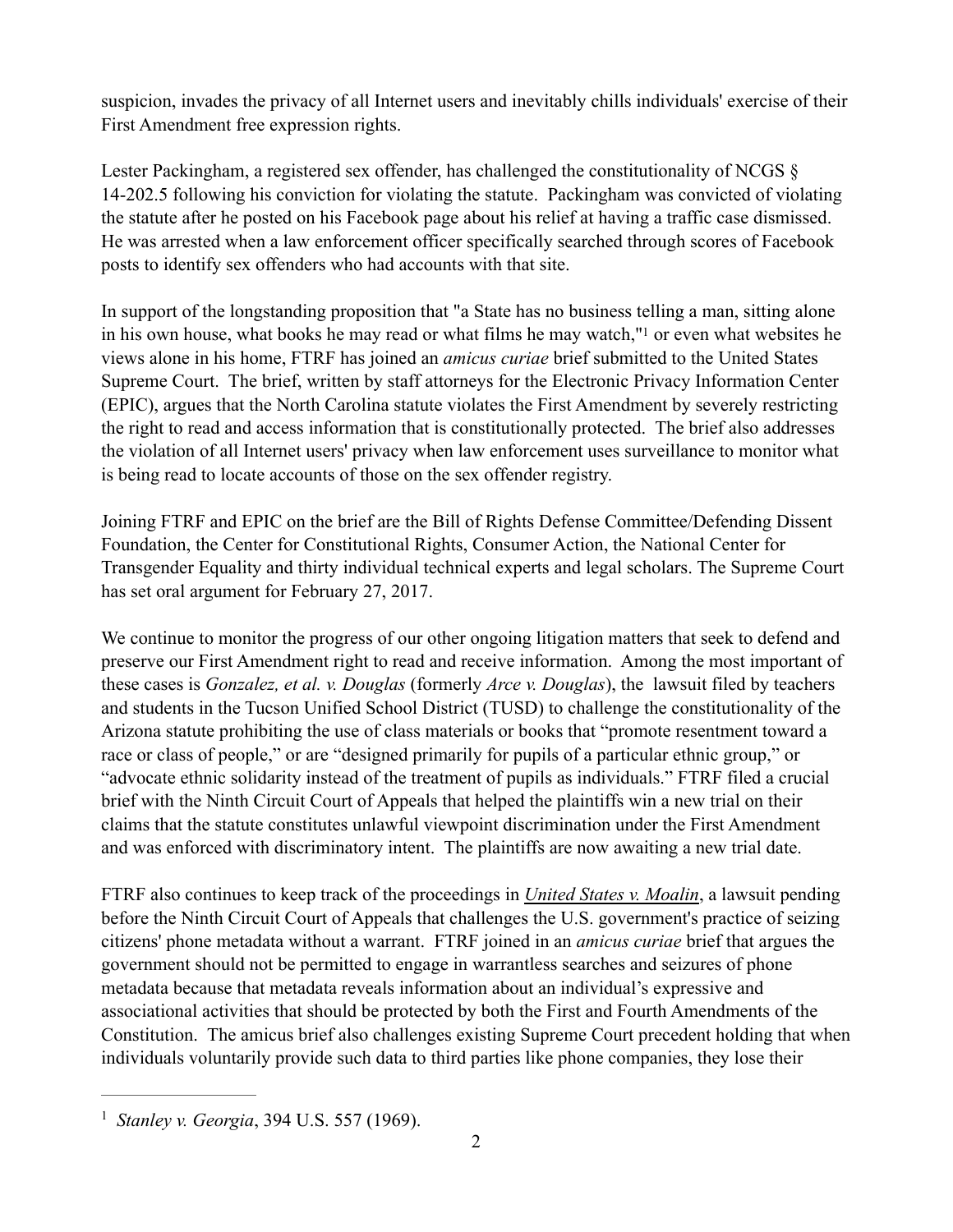Fourth Amendment expectation of privacy in that data. The Ninth Circuit Court of Appeals heard oral arguments in the case on November 10, 2016, and a decision is pending.

#### **DEVELOPING ISSUES**

The Foundation's Developing Issues Committee identified several emerging issues that may give rise to future litigation in the realm of free expression, privacy, or access to information. Maggie Farrell began the discussion with a review of the potential threats to network neutrality. Bill McHugh then addressed the possibility that existing government documents and online information will disappear under a new administration, and Candy Morgan raised her concerns about the growing disparity in public Wi-Fi access based on one's economic status. Carolyn Caywood discussed the impact of trigger warnings on academic freedom and described the corrosive effect of fake news on public discourse and civic engagement. Doug Archer then talked about the trend towards privatization of public services and the potential threats to public libraries. Of particular concern throughout the morning's discussions was the potential threat to free expression and access to information posed by policies and actions proposed by the new president.

#### **THE JUDITH F. KRUG MEMORIAL FUND**

The Judith F. Krug Memorial Fund, created by donations made by Judith's family, friends, admirers and colleagues, supports projects and programs that continue her lifelong mission to educate both librarians and the public about the First Amendment and the importance of defending the right to read and speak freely. These include a grant program that underwrites Banned Books Week activities in libraries, schools, and community institutions across the country and an educational initiative dedicated to augmenting and improving intellectual freedom education for professionals and LIS students.

This year, the Krug Memorial Fund awarded grants to six different educational institutions and organizations to support their observances of Banned Books Week:

- The Daniel F. Cracchiolo Law Library in Tucson, Arizona, hosted a Banned Books Week observance focused on the policy and legal disputes arising from the dismantling of Tucson Unified School District's Mexican-American Studies (MAS) program, a matter of significance to FTRF. Its events included a screening of "Precious Knowledge," a documentary about the MAS program and its banning; a panel discussion on the applicable law and the lawsuit arising from the ban; and a Diversity Town Hall to provide students with a forum to address issues facing their community.
- The grant to the Kimbel Library and Bryan Information Commons at Coastal Carolina University in Conway, South Carolina provided for a variety of Banned Book Week events, including a virtual read-out, a Twitter-out, a Jail and Bail Fundraiser, as well as a "Roast Marshmallows, Not Books" event.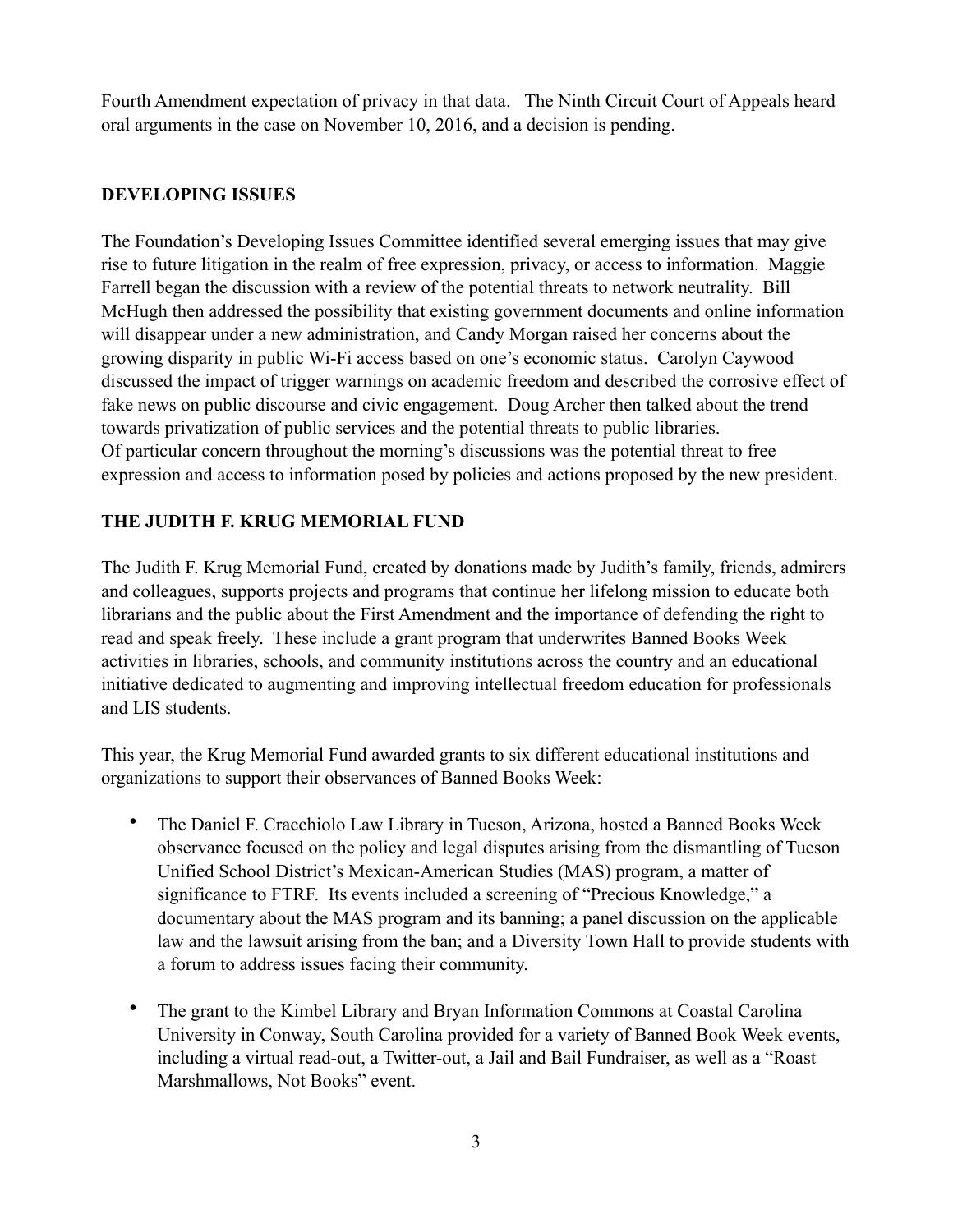- Springfield Local High School, New Middletown, Ohio employed its grant to support Banned Book Week events aimed at sparking student and community interest in reading, exploring and discussing banned books. These included a mock arrest of teachers with students reading them out of jail; a coffee house event celebrating banned poetry books that featured students reading black-out poems (poems created when selected words from a newspaper story are used to make a poem by blacking out the rest); and programs led by guest speakers from the local university and public library that discussed intellectual freedom and choice in reading.
- Saint Paul Public Library in Saint Paul, Minnesota used its grant to help the library connect with people and inspire them to explore the world of ideas. A Banned Authors Book Signing event featured Minnesota authors from diverse cultural and ethnic backgrounds who had their books banned or challenge. Two other events, "Storytime with a Public Official" and "Banned Books Night at the Movies," featured films based on banned books.
- The Troy University Libraries in Troy, Alabama hosted events at the three Troy University Libraries and the Rosa Parks Museum. Events included "Read with Rosa" and "Read with T-Roy" banned book read-outs, a lecture on intellectual freedom and censorship, banned book art exhibits, movie nights, displays, and a banned book mystery quiz.
- The grant to the Water Buffalo Club in Los Angeles, California allowed it to partner with the Topanga Community Police Station to support the event "Busted! Banned Books," designed to educate young people about the history of banned books and censorship. It included a summer reading challenge drawn from a banned book reading list, a read-out at a community "BBB Pancake Brunch," as well as opportunities for youth to have their mug shot taken with their favorite banned book.

Grant recipients' photos, videos, and written reports of their events will be available online at [www.ftrf.org/?Krug\\_BBW.](http://www.ftrf.org/?Krug_BBW)

The Krug Memorial Fund's educational initiative once again supported professor Emily Knox's course "Intellectual Freedom and Censorship," taught under the auspices the University of Illinois' School of Information Sciences. The online, graduate-level class continues to be well-received by students and we look forward to continuing our educational partnership with the School of Information Sciences.

The Krug Memorial Fund also co-sponsored a continuing education webinar titled "The History of Intellectual Freedom and Censorship" with the Office for Intellectual Freedom. The webinar's presenters included Emily Knox, Candy Morgan, and Joyce Latham.

FTRF's trustees want to thank Professor Knox and FTRF education consultant Joyce Hagen-McIntosh for their thoughtful and dedicated work toward fulfilling FTRF's goal of assuring the availability of high-quality intellectual freedom curricula and training for future and current library professionals.